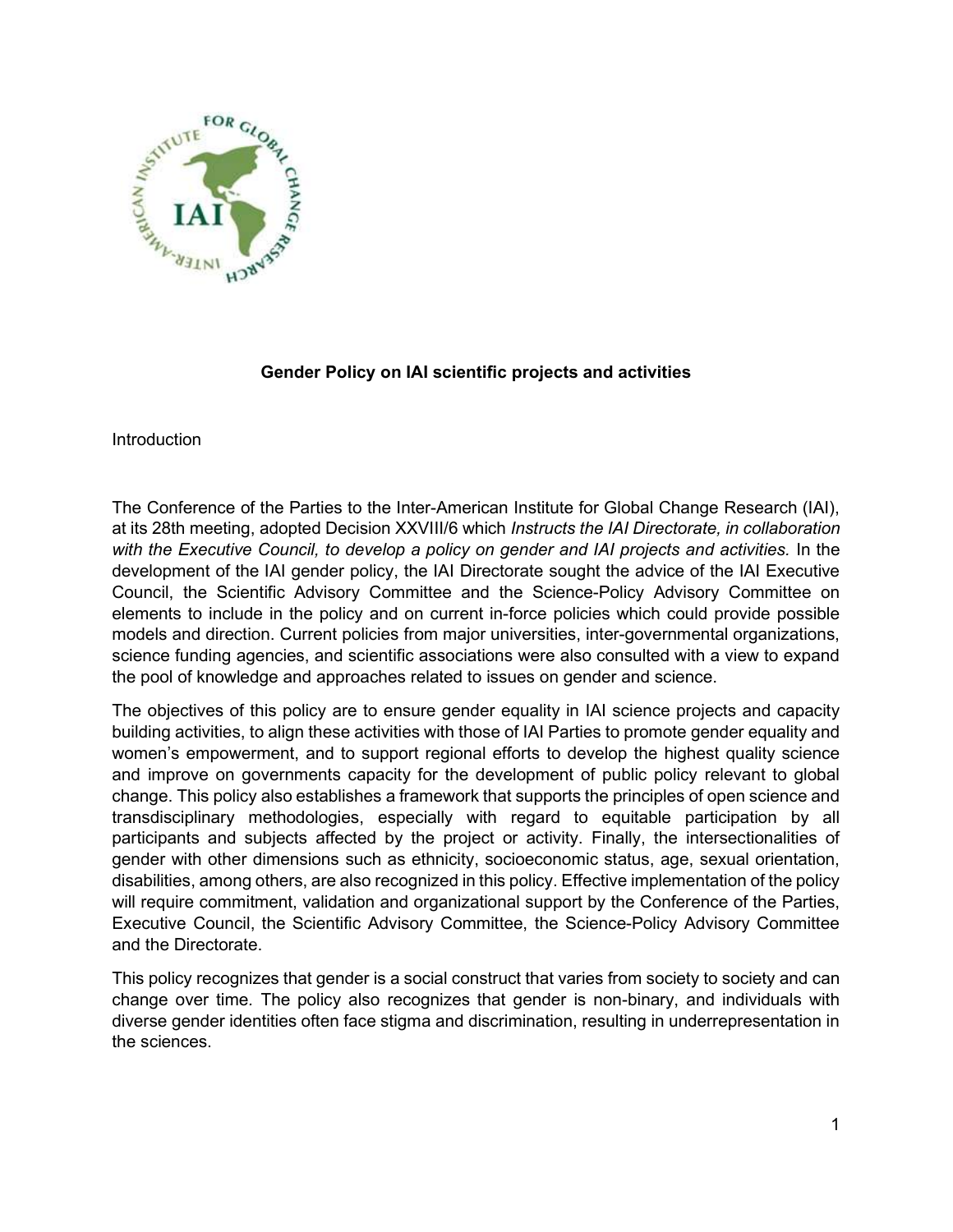It is also important that global change science considers gender dimensions (e.g., the ways in which different genders are impacted by and respond to global change), so that gender approaches can be adopted as integral dimensions of adaptation and mitigation policies and/or actions.

The mainstreaming of women and individuals with diverse gender identities in the sciences requires special attention and efforts, including the process of assessing the implications for participants of any planned action or projects. Mainstreaming provides a mechanism for highlighting everyone's concerns and experiences as a vital element in the design, implementation, monitoring, and evaluation of policies and programs in all IAI science, capacity building, science-policy activities.

The IAI recognizes the urgent need for this gender policy given the persistent gap in the sciences and in the Americas. On average, 45.8% of researchers in Latin America and the Caribbean (LAC) are women<sup>1</sup>, and while this is markedly better than the global average, women researchers in the region are still underrepresented in science, technology, engineering and mathematics (STEM) fields at 36%<sup>2</sup> (UNESCO, Institute for Statistics, June 2019). The IAI also notes that gender gaps in the sciences may vary across the region, with certain fields dominated by women.

Current numbers for North America on women in science presented by UNESCO are not available<sup>3</sup> making it difficult to present similar figures. However, a general overview is possible using other sources. With regard to STEM, women in North America comprise 27.5% of the workforce<sup>4,5</sup> Total numbers for women researchers were difficult to compile because of the incomparability of the data.

Women in STEM are less likely to progress to leadership positions in their field, increasing the gender gap at the level of senior scientists and principal investigators (PIs). Women in STEM publish less and are paid less. The reasons include discrimination, family decisions, household pressures, workplace cultures, and financial considerations. The lack of necessary information to fully understand the reasons for this gap has prevented LAC policy makers from designing effective interventions.<sup>6</sup>

The gender gap is also apparent in leadership decision making positions of in the Americas, with the exception of ministerial positions in North America. In 2021, the percentage of women in ministerial cabinet positions in LAC and in North America is on average 28.5% and 48.85%

<sup>&</sup>lt;sup>1</sup> UNESCO Institute for Statistics. 2020. Women in science. Fact Sheet No. 60. Paris: France (accessed: http://uis.unesco.org/sites/default/files/documents/fs60-women-in-science-2020-en.pdf on 17 March 2021) 2 UNESCO Institute for Statistics, June 2019

<sup>&</sup>lt;sup>3</sup> UNESCO. 2015. UNESCO science report: towards 2030. Paris: UNESCO.

<sup>4</sup> Mckinsey & Company Canada. 2017. The power of parity: advancing women's equality in Canada.[S.l]: Mckinsey.

<sup>&</sup>lt;sup>5</sup> United States. Census Bureau. 2021. Women are nearly half of U.S. workforce but only 27% of STEM workers. (accessed on 22 March 2021: https://www.census.gov/library/stories/2021/01/women-making-gains-in-stemoccupations-but-still-underrepresented.html)

<sup>&</sup>lt;sup>6</sup> Castillo, R., Grazzi, M. & Tacsir, E. 2014. Women in Science and Technology: What Does the Literature Say? Technical note no. IDB-TN-637. Washington, D.C.: Inter-American Development Bank.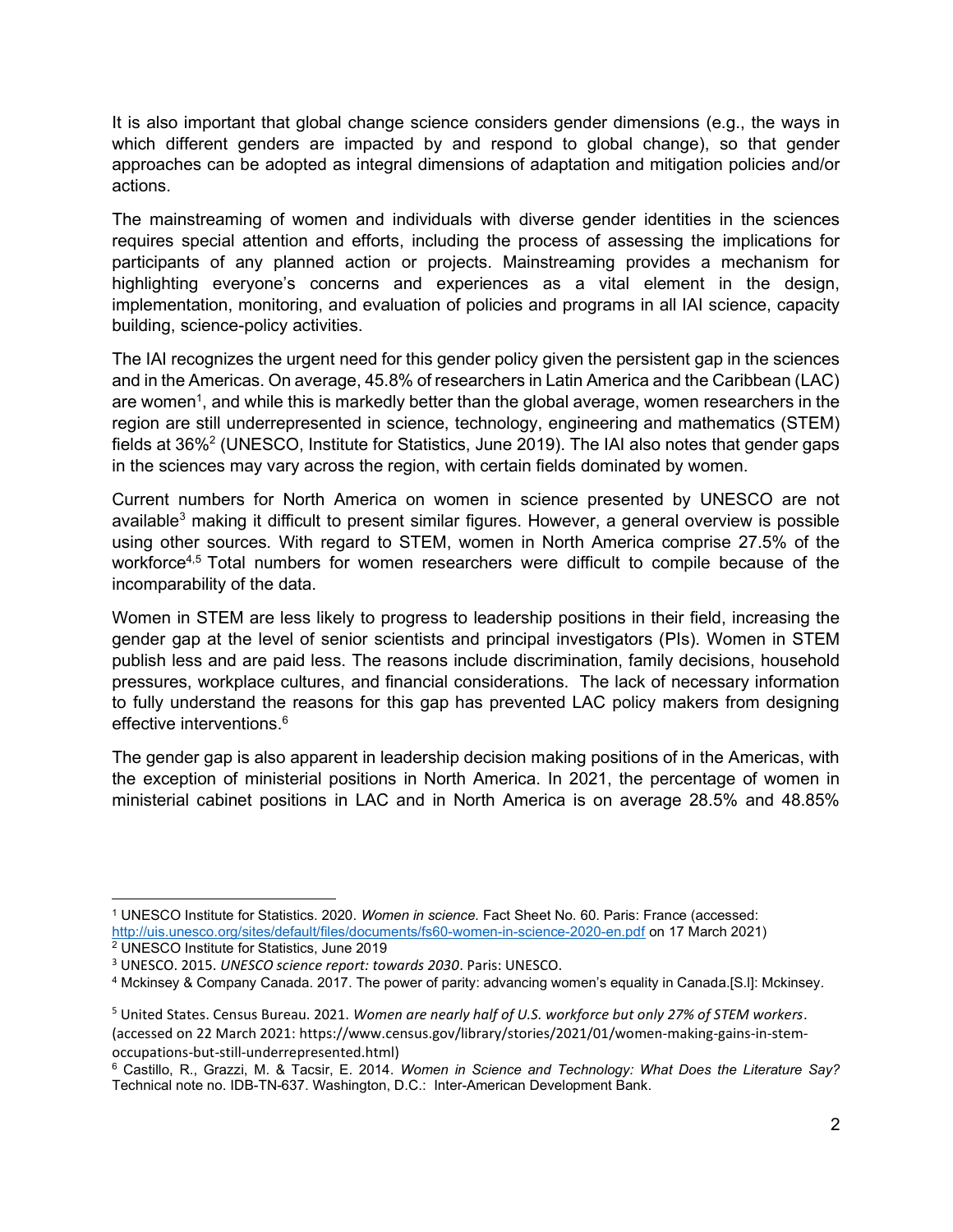respectively; however, this varies widely by country<sup>7</sup>,<sup>8</sup>. In Latin America and the Caribbean, 39.9% of representatives in national legislative bodies are women<sup>9</sup>. In North America, 28.5% are women<sup>10</sup>.

The number of women researchers in IAI supported scientific projects also point to a gender gap and provide additional reasons for the adoption of a policy on gender. For example, the number of women acting as Principal Investigators in projects under the Collaborative Research Networks (CRN) rounds 2 and 3 and under the Small Grants Projects (SGP-1, SGP-2, SGP-HD, SGP-CRA and SGP-HW), from 2002 to 2021, totalled 22 out of 75 or 29%. Women researchers acting in all roles including researchers and Principal Investigators in the above science projects totalled 194 out of 527 or 36%.

With regard to IAI capacity building activities, namely, the Science, Technology, Policy (STeP) Fellowship Program pilots in Argentina and Mexico, has an enrollment of 5 male and 4 female fellows. There are also 11 women enrolled out of a total 19 early career scientists participating in the STeP professional development training for the period 2020-2021. These numbers include participation by science-policy fellows associated with the American Association for the Advancement of Science (AAAS) and Mitacs Canada. This equitable participation indicates the positive impact of taking into consideration issues related to gender.

Women comprised most of participants at IAI training events, such as training institutes, workshops, seminars, and fora organized by the IAI Directorate in the past years. From 2012- 2019, of a total of 906 participants, 467 were female professionals, or 51.5%, in 24 training events. The increase of women participation is due to the Directorate's criteria for the selection of participants, which took into account gender balance resulting in an increase in the number of female applicants.

 Data from the second and third iterations of the Seed Grant Program also points to progress in gender balance. For example, in the second iteration of the Program, in 2011-2016, 11 projects were implemented with 4 women as Principal Investigators (PI) compared to 7 male PIs. Additionally, women counted for 26 co-PIs compared to 29 male co-PIs. The gender balance further improved in the Program's third iteration, in 2016-2017, where in 10 projects there were 5 women PIs compared to 5 male PIs and 24 women co-PIs compared to 13 male co-PIs.

Other IAI capacity building activities, such as the research internship and Directorate internship programs, have had a predominant female participation to date: 86% female researchers in the first program, and 67% women interns in the latter.

This policy takes into account and is in alignment with the Agreement establishing the Inter-American Institute for Global Change Research, the IAI scientific agenda, and the IAI strategic plan. With regard to the IAI strategic plan, special note was made of Theme I, Goal 1, Objective ii, Action b, which states: For every call for proposals, the Directorate shall ensure that the peer-

<sup>&</sup>lt;sup>7</sup> UN Women and Inter-Parliamentary Union. 2021. Women in Politics: 2021. UN and IPU.

<sup>&</sup>lt;sup>8</sup> UN Women. 2021. Ministers of Latin America and the Caribbean commit to promoting actions to achieve substantive equality and parity democracy (accessed on 18 March 2021: https://lac.unwomen.org/en/noticias-yeventos/articulos/2021/03/ministras-de-america-latina-y-el-caribe-se-comprometen) <sup>9</sup> Ibid

<sup>&</sup>lt;sup>10</sup> UN Women and Inter-Parliamentary Union. 2021. Women in Politics: 2021. UN and IPU.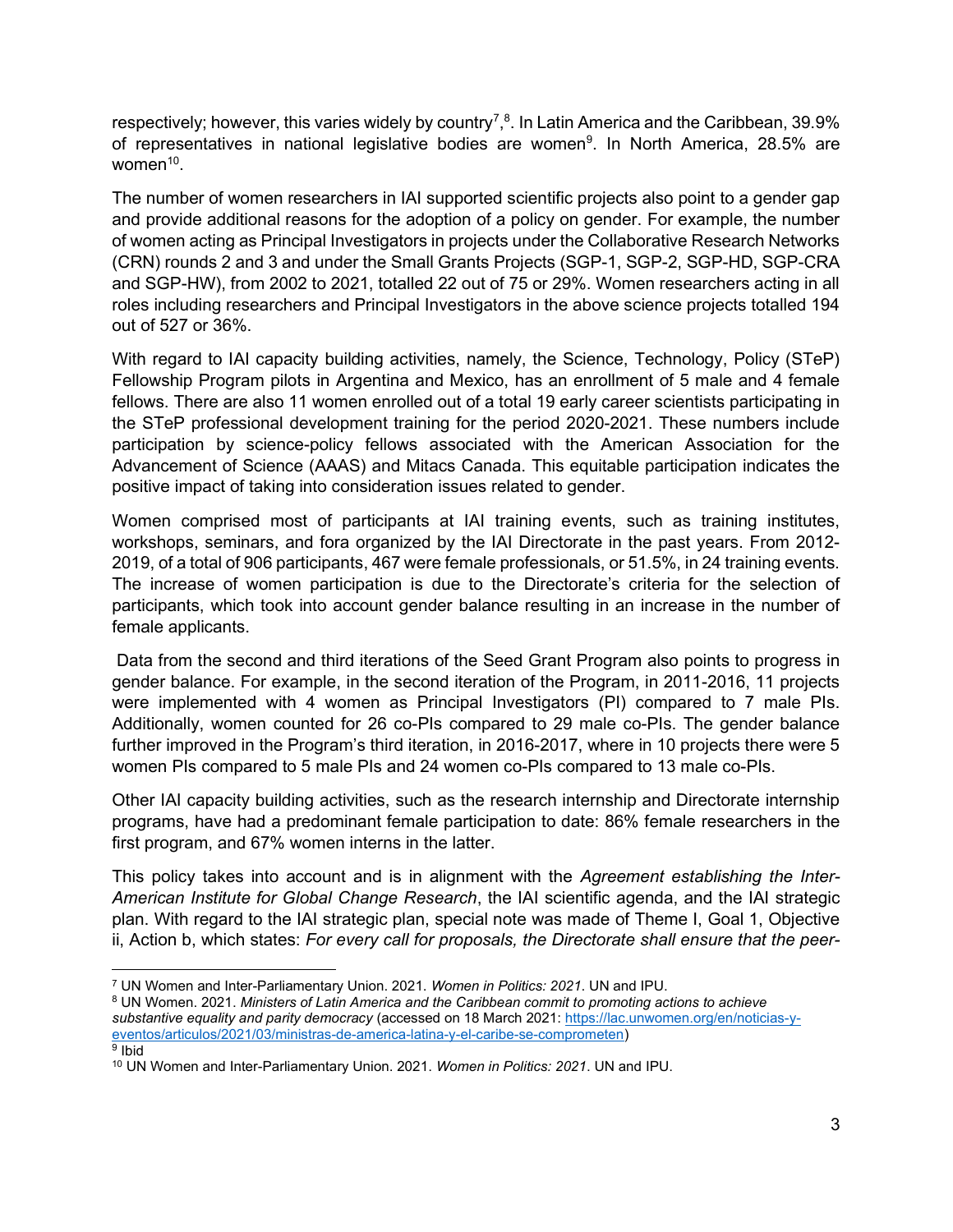review committee is representative in terms of disciplines, regions, and gender balance, and that it includes underrepresented groups in science; and Theme II, Goal 1, Objective ii which states: Support research that enhances social-environmental justice, gender equality, and engagement of underrepresented groups from the beginning of the research process.

Additionally, the United Nations Sustainable Development Goals, particularly Goal 5, Gender equality, Target 5.C., Adopt and strengthen sound policies and enforceable legislation for the promotion of gender equality and the empowerment of all women and girls at all levels, provides a framework to anchor the policy alongside global agreements which include elements related to gender and are promoted by and adhered to by IAI Parties. Among global agreements, this policy acknowledges in particular the Convention on the elimination of all forms of discrimination against women and the current work under the Convention on Biological Diversity on the draft outline of a gender plan of action for the post-2020 period.

The Gender Policy on IAI scientific projects and activities is applicable to all IAI science, capacity building, open data, science-policy, and other activities, as appropriate. It establishes genderrelated objectives, as appropriate, for the IAI Directorate's administration and execution of these activities.

The IAI recognizes the sovereignty of Parties and, therefore, this Policy does not supersede in any manner whatsoever national legislation, policies, and structures. It also acknowledges special needs and requirements as may be requested by donors and grantors.

#### **Objectives**

## Objective I: Enhance the IAI's regional leadership in the promotion of gender equality in science

The IAI will strive to exercise leadership in the region to promote gender balance and gender mainstreaming in scientific research, capacity building, science-policy initiatives, both nationally and regionally and during different stages of their careers.

The IAI will partner with relevant international governmental organizations, non-governmental organizations, the private sector, and research institutions, among others, to promote gender balance and mainstreaming in science education, post doctoral research and public funded science research.

Objective II: Integrate the gender dimension in IAI supported science and capacity building activities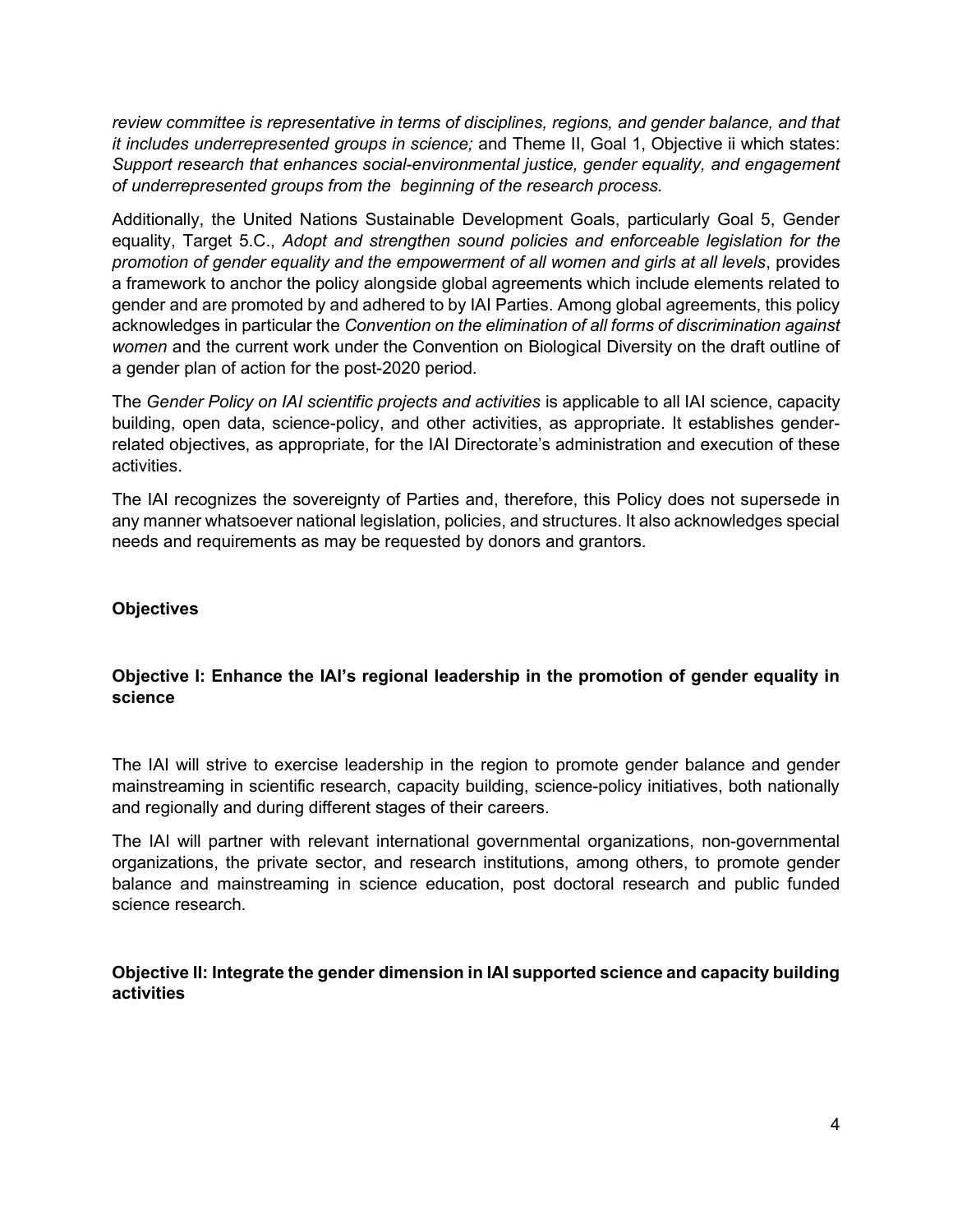The IAI Directorate will strive to implement practices to support women scientists and scientists with diverse gender identities by increasing visibility, voice and recognition at different stages of their career.

IAI contracts and grant agreements in support of scientific and capacity building activities will include a clause on the need to achieve gender equality in participants, and an analysis of gender dimensions, as appropriate; these two areas should be addressed in the proposal and in annual and final reports.

Training and fellowship programs supported by the IAI, such as the IAI's Science, Technology, Policy (STeP) Fellowship Program, will encourage Parties and other participants to take into account the need for gender balance in the selection of fellows and mentors.

## Objective III: Eliminate biases in project selection and in development of its science and capacity building programs

The IAI Directorate will ensure consistency, transparency, and clarity of criteria in the selection of projects and activities. It will also design each call for proposals to appeal to all applicants regardless of gender and career level and use gender neutral language and tone. The IAI will disseminate its open calls for proposals to a broader audience to ensure underrepresented groups are made aware of new IAI opportunities.

The IAI Directorate will establish gender balance throughout the peer review process, especially in the composition of the panel of experts, for the selection of IAI projects and activities.

The IAI Directorate will manage its grant agreements with flexibility to accommodate different career paths and work trajectories of grantees. The Directorate will strive to introduce grant period extensions and extra funding, as appropriate, and subject to the availability of external resources, for researchers on female parental leave during a funding period.

#### Objective IV: Establish a gender-inclusive environment in scientific research

The IAI Directorate will strive as much as possible to ensure gender equality and mainstreaming in research teams and the number of principal investigators, co-investigators and students.

Bullying or sexual harassment will not be tolerated in any IAI activity and may result in the termination of activities under the contract and/or the termination of financial support for the project.

Whistleblowers are encouraged to report alleged non-compliance with this policy to the IAI Executive Director during the development or implementation of the scientific project or capacity building activity.